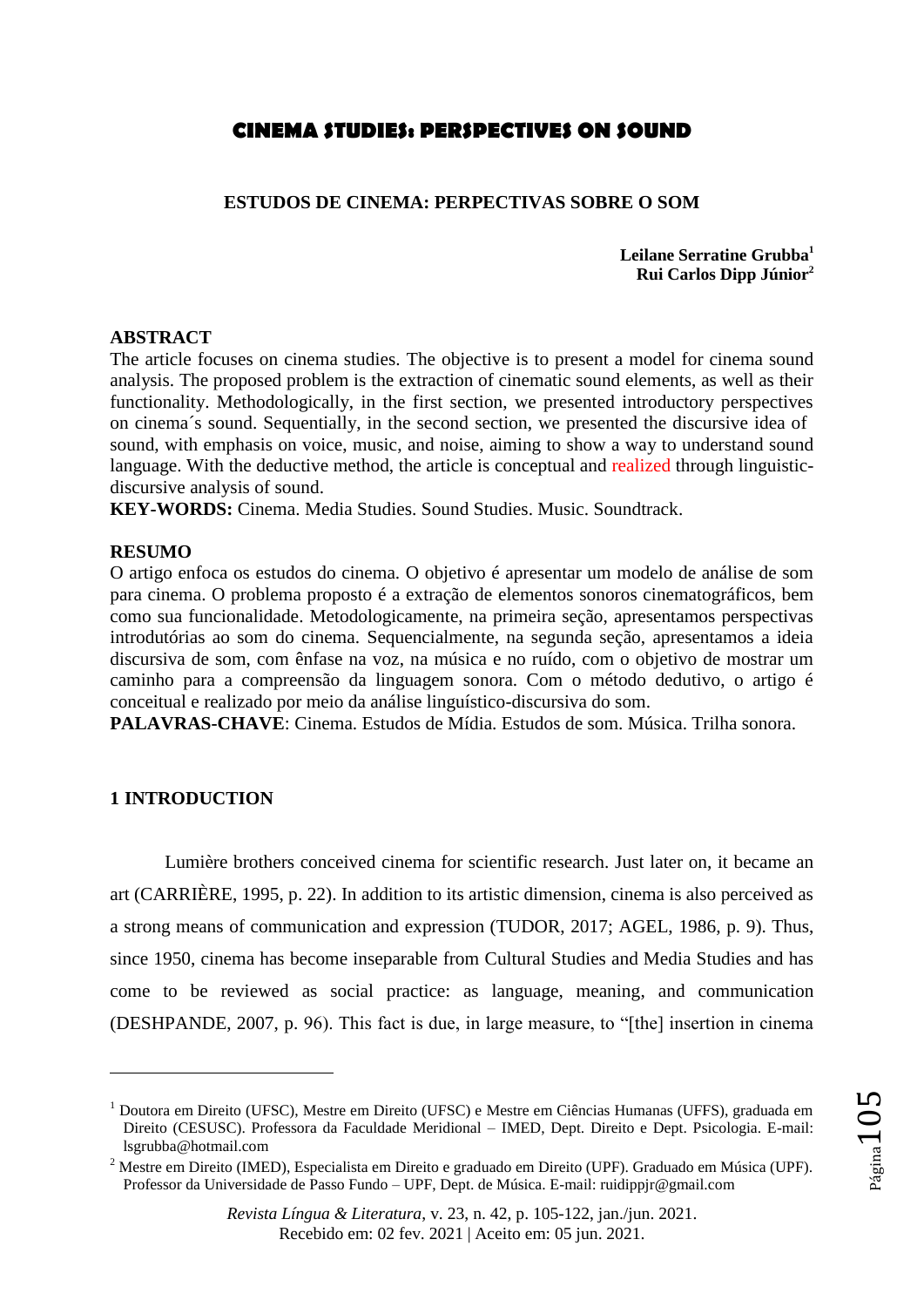studies of methods extracted from other disciplines, such as linguistics, psychoanalysis, anthropology and semiotics" (TURNER, 1997, p. 48), that is, of studies that are concerned with the notion of representation<sup>3</sup> - with the process of making the narrative, image, sound, lighting, and other artifices create meanings.

Assuming the idea that cinema is a means of communication, it becomes impossible to disregard the effects caused by cinematographic creation in the 20th and 21st centuries. As "an industrial object, essentially reproducible and intended for the masses, cinema revolutionized the art system, from production to diffusion" (KORNIS, 1992, p. 237). With this article, we aim to present an idea for the understanding of cinematographic language, with delimitation in the sound language of cinema. In this sense, how to understand the sound?

> [...] sounds are defined as that class of perceived vibrations - and, in a more accurate sense, sympathetically produced - by the ear that is working when they travel through a medium that can transmit changes in pressure (like air). The numbers for reaching human hearing (which do not matter for this study) it's twenty to twenty thousand cycles per second, although, in practice, most adults in industrial society cannot hear either end of that interval. We are thus presented with a choice in our definition: we can say that sound is a class of vibration that can be heard or that it is a class of vibration that is heard, but in either case, the hearing of the sound is heard. My point is that human beings reside at the center of any meaningful definition of sound. When hearing other animals, it is usually contrasted with human hearing (as in "sounds that only a dog can hear"). As part of a wider physical phenomenon of vibration, the sound is a product of human senses and not something in the world apart from human beings. Sound is a small piece of the vibrant world." (STERNE, 2003, p. 11).

Besides, Sterne (2003) suggests: if there is no innocent description of the sound, then there cannot be an innocent description of the sound experience. It is impossible, says the author, to describe the faculty of hearing in its natural state. "Even trying to do so is to pretend that language does not have a figurative dimension of its own. The language we use to describe sound and hearing is loaded with decades and centuries of cultural baggage" (2003, p. 10).

Indeed, the interest in the cinematics language, including sound language, is an integral part of the object of modern linguistics, suggests Jakobson (1970, p. 13). Based on the assumption raised by Jakobson (1970, p. 14-15), that language is a system of signs;

 $\overline{a}$ 

<sup>&</sup>lt;sup>3</sup> For this research, we adopt the notion of representation based on Cultural Studies, especially Stuart Hall's (2016) notion, for whom representation appears as a central idea of media effects; in the sense of connecting meaning and language to culture. Still, the idea of representation is used mainly in a discursive approach, according to the postulates of Michel Foucault, for whom discourse is a system of representation.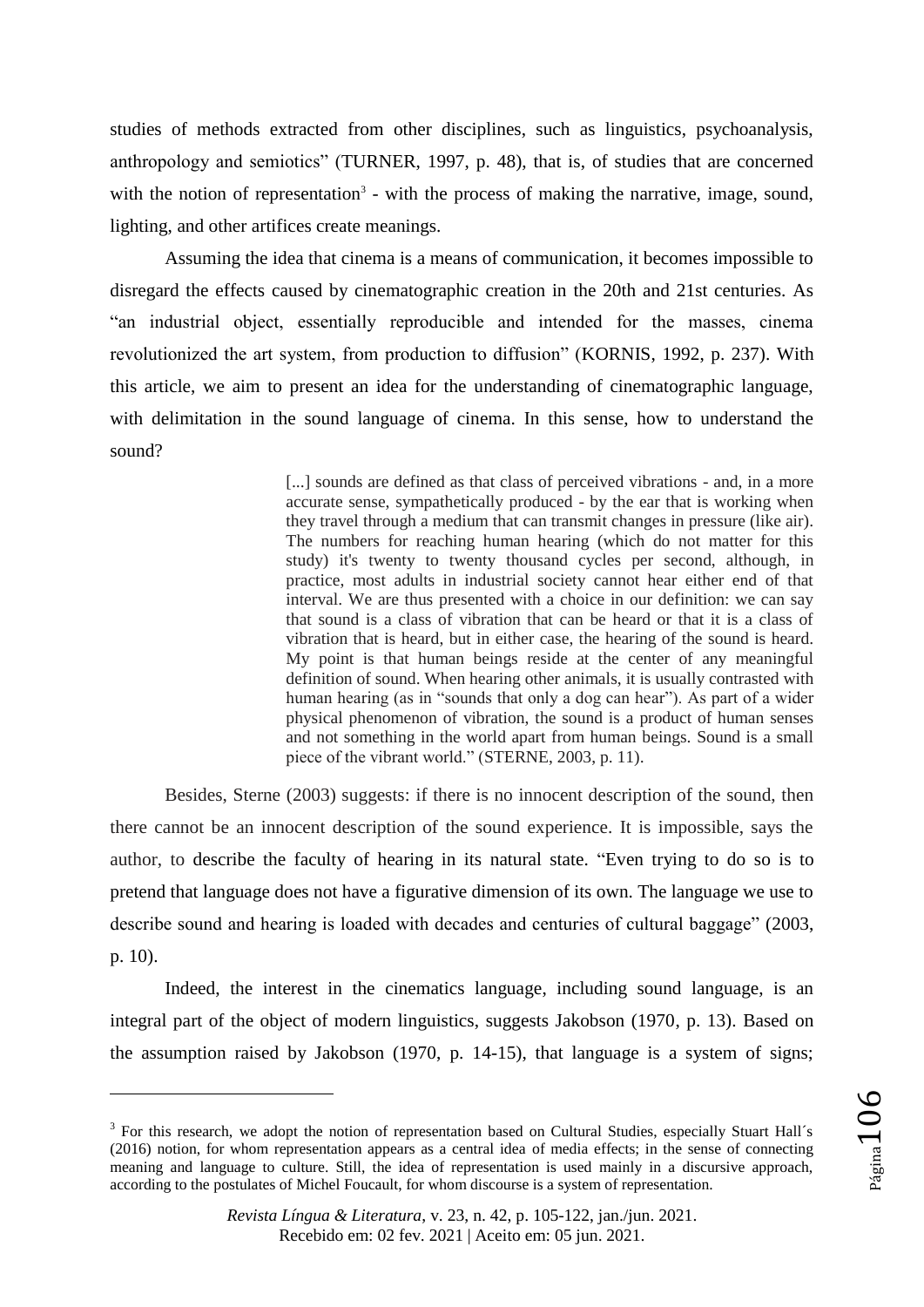semiotics is the general science of signs (Pierce or Saussure); as well as the idea raised about linguistic diversity (sociolinguistics), surpassing the model of "*langue* [language is spoken verbally] as a static, uniform system of mandatory rules and supplanting this oversimplified and artificial construct through the dynamic vision of a diversified code" (1970, p. 28), for the diverse functions of language and the time/space factor, then it seems possible to consider:

- a) the "lack of training in *formal linguistics* prevents workers in social sciences from reaching a productive interest in language" (1970, p. 30);
- b) verbal messages are connected to the communication of non-verbal messages;
- c) "The object (optical and acoustic) transformed into a sign is, in fact, the specific material of cinema" (1970, p. 155); and,
- d) just like optics/image, sound (dialogue, music, and noise) in cinema seems to communicate specific messages and can be a rich object for analysis.

Sound, as a language, tells a story directly or indirectly (HOLMAN, 2002, p. xi); acting in the viewer's subconscious. Therefore, analyzing the language of cinema can be an important tool for research. In this article, the research object is restricted to the analysis of sound language - *sound studies<sup>4</sup>* , with an emphasis on *film sound studies*. In this sense, it questions the extraction of the fundamental sound elements of cinema, as well as their functionality. We present, therefore, a conceptual article, carried out through a linguisticdiscursive analysis of the sound, based on the notion of representation.

# **2 INTRODUCTORY PERSPECTIVES ON SOUND IN CINEMA**

 $\overline{a}$ 

Cinema was not born spoken<sup>5</sup>. In the beginning, films were silent. However, the screening of the films was accompanied by music played live. Therefore, despite being unspoken, cinema was sonorous (HAUSSEN, 2008, p. 18-19).

> The cinema was never "non-sonorous", the cinema was silent, that is, literally deprived of words. For this reason, cinema did not become sound but became spoken. Since the first films, there has always been the presence

<sup>&</sup>lt;sup>4</sup> Sound Studies is "[...] an emerging interdisciplinary area that studies the material production and consumption of music, sound, and silence, and how these have changed throughout history and in different societies. But it does so from a much broader perspective than standard disciplines such as ethnomusicology, history of music and sociology of music" (PINCH; BIJSTERVELD, 2004, p. 636).

<sup>&</sup>lt;sup>5</sup> The distinction between "spoken" and "sonorous" cinema was suggested by Clair (1985: 92), for whom "spoken cinema is not everything. There is also the sound film - in which the last hopes of the defenders of the silent film are placed. They tell the sound film to ward off the danger posed by the advent of spoken cinema, striving to convince themselves that the sounds and noises that accompany the film can be sufficient entertainment for the audience".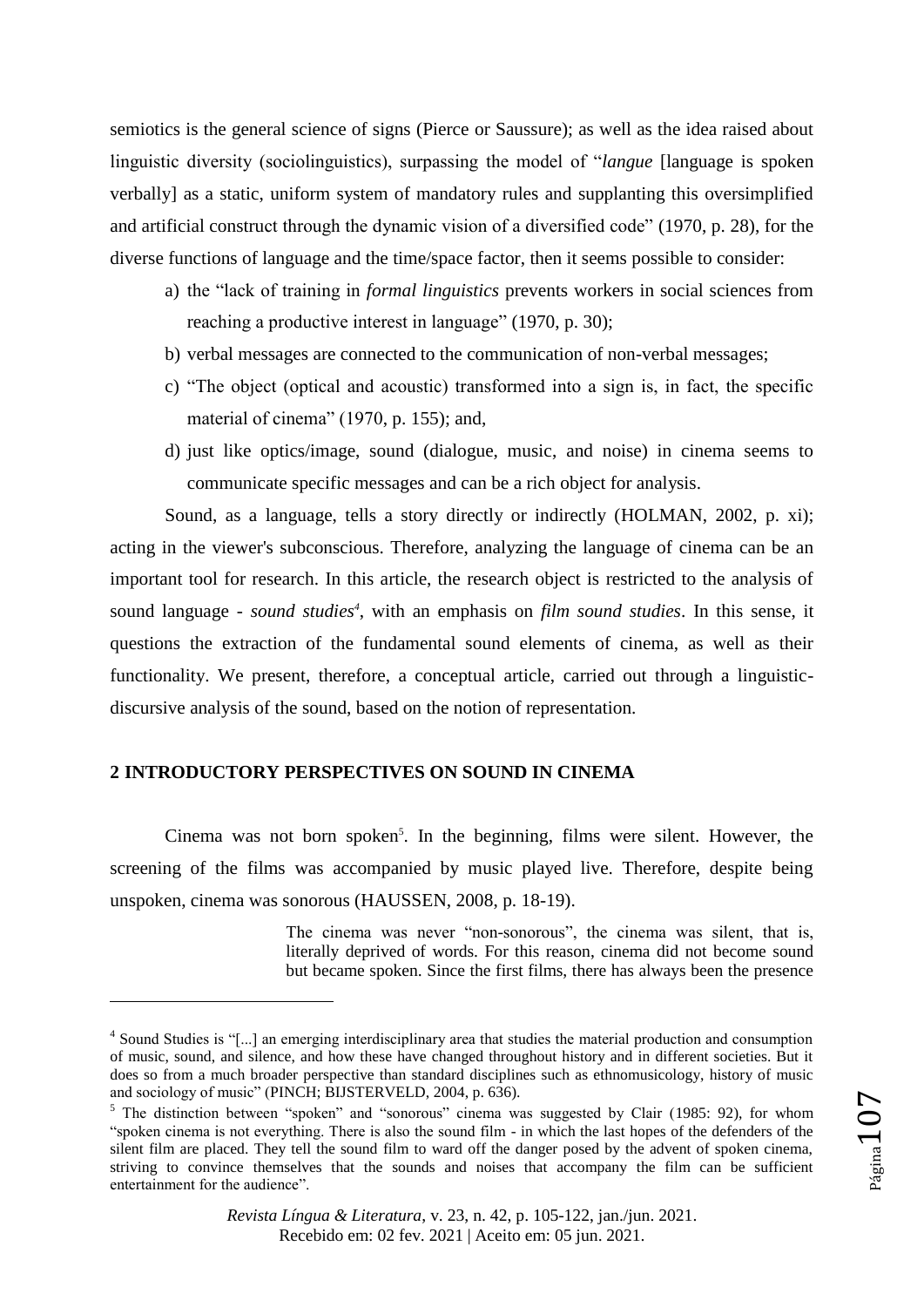of sound interventions, whether live with the use of musical accompaniment performed by a pianist, an improviser or, sometimes, by a small orchestra; or in recorded form, with the combination of the phonograph and the cinematograph (CARVALHO, 2007, p. 2).

Despite the differentiation established between spoken and sound cinema, the date of 1927 was formally agreed as the opening moment of sound cinema (ALVES, 2013, p. 10-11). Thus, with the emergence of spoken cinema, the sound has acquired importance not as an accompaniment to the image, but as essential since the creation of the film's script. If in the beginning, the sound didn"t occur due to technical limitations, the mechanical inventions allowed the creation and development of sound in cinema (ESPOSITO, 2011, p. 14). Among the technical limitations, the search for the recording of sounds (capture and transmission), as well as the synchrony between image and sound. About the acoustic history of cinema:

> Still, in 1876, Graham Bell's telephone presented the possibility of electrical signals being produced for recording sound. But, only in the middle of the first decades of the twentieth century, Bell's theory of electrical transmission of sound joins the mechanical technology of the phonograph.

> Hence reports from the kinetochore (1894), by Edson, and Cronophone, in 1902, by Leon Gaumont - a display system that connected the projector to two phonographs through cables that had the objective of sound/image synchronism. There is also the return of the kinetochore in 1913, improved from a large phonograph that guaranteed the amplification and synchronism of the voice linked to the lip movements of the actors - but that lost the synchronism after 10 to 12 seconds of continuous speech.

> [...] Between 1926 and 1928, the main studios adopted the Vitaphone from Western Electric, used as the basis for the first lines. In 1927, the film "The Jazz Singer" was released, using the Vitaphone system, which uses sound recorded on a disc synchronized with the film from the connection of the record player to the projector.

> This chronological exhibition can be important as a driver of the countless attempts to synchronize sound and image in cinema. But, until 1929, cinema was called silent, it may be interesting to evaluate some reflections on this period (HAUSSEN, 2008, p. 20).

Allied to mechanical inventions, the sound appears in a period in which the viewer begins to demand activism in the observation of the film. Opolski (2015, p. 4) states that in this context of immersive aesthetics, "sound can be discussed as an essential communicational element for cinematographic narrative". Alluding to the "point of view" - the framing of the camera in the cinema, which can assume the point of view of a character or the point of view of the viewer, making him a third member of the film -, Opolski suggests the notion of "listening point", which defines the place where the viewer is located in the scene:

> It is the perspective created by the sound that defines which location should be assumed by the viewer in the image, based on the sound indexes transmitted to the audience. In the same way, as discussed the camera angle, the listening point can be subjective, that is, the viewer can assume the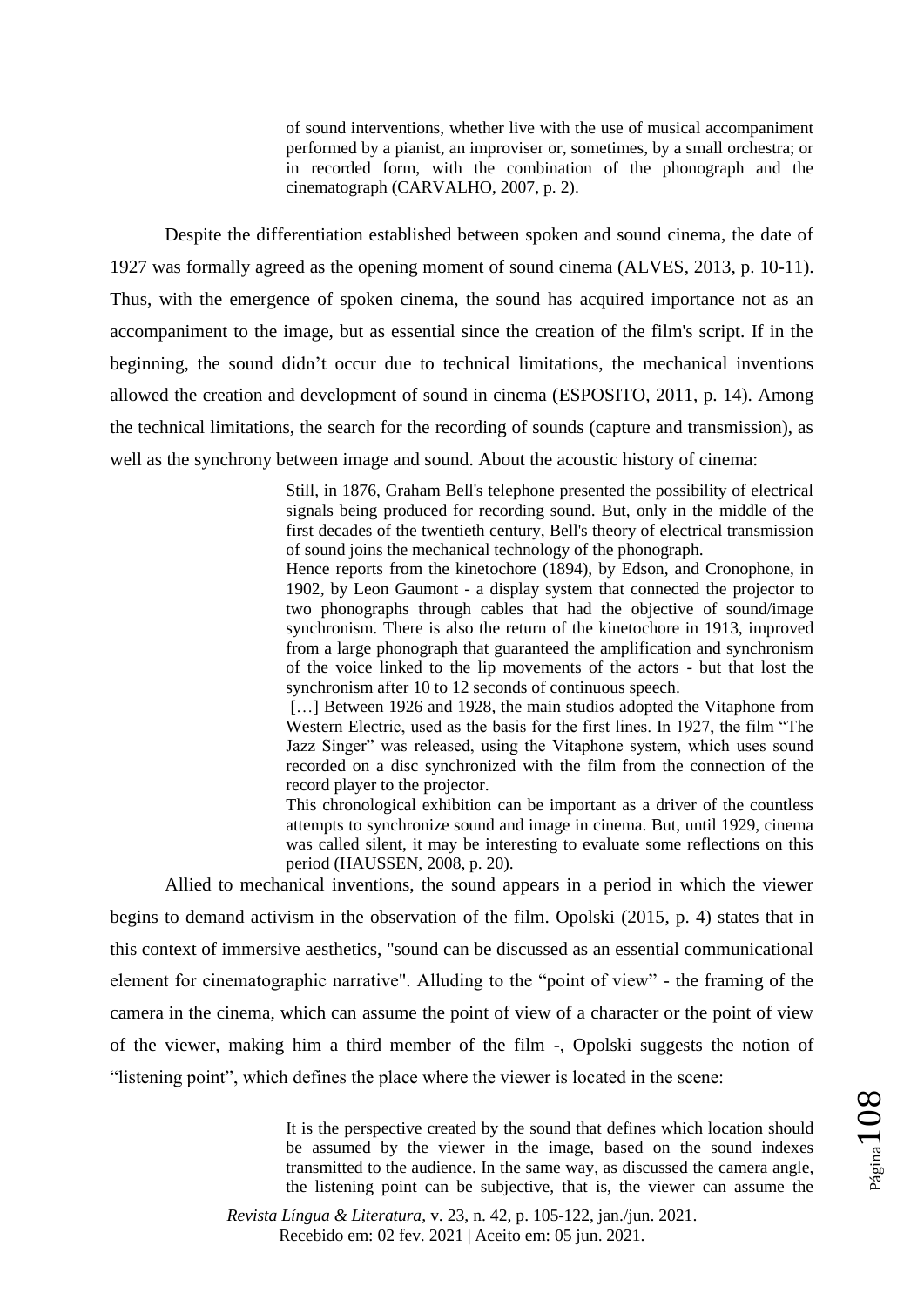character's listening point. The most common, however, is that sound interchange subjective listening points with external listening points, generating different degrees of involvement for the viewer during the work, so that the audience can maintain the expectation and interest in the narrative (OPOLSKI, 2015, p. 5-6).

Thus, with the development of sound, a "hierarchy was established in the way in which sounds were reproduced, the speech would be the most important, having to be clearly understood by the viewers" (ESPOSITO, 2011, p. 14). After the word, music, which has the function of generating continuity of the narrative, generating emotions, as well as accompanying characters. Finally, the noises, with "the function of promoting all actions, disguising discontinuity of scenes, creating spatial and temporal units where all the noises are linked to what is seen" (2011, p. 15).

Since the appearance of Vitaphone<sup>6</sup>, Esposito  $(2011, p. 17)$  suggests there has been an "evolution in the area of audio editing" through digital media, which allows the creation of several versions of the sound material. So, sound in the cinema is no longer the result of capturing a single microphone, but a combination of sound recording during filming, sound recording at a time other than filming, as well as sound manipulation at the time of postproduction. In addition to the "sound capture" team, there is a "sound post-production" team. As Esposito explains, the audio post-production process for cinema "consists of several welldefined stages, where several professionals share functions, among them: the capture of direct sound; editing dialog; ADR; Foley Art; Effects Editing; the Ambience Edition; Sound Design and the Soundtrack" (2011, p. 18-19).

The use of sound post-production in cinema is of great importance, mainly:

- 1. Improve the flow of the narrative, locating the viewer concerning the environment, time, and period through the use of dialogue, music, and sound effects.
- 2. Add impact.

 $\overline{a}$ 

- 3. Complete the illusion of reality and perspective through the use of sound effects and recreating the acoustics of the natural environment in the mix, using equalizers and artificial reverbs.
- 4. Complete the illusion of unreality and fantasy through the use of specific sound designs and processed effects. [...] (WYATT; AMYES, 2005).

From silent to spoken film, cinema has always been sonorous. From the introductory perspectives on sound in cinema, we sought to trace not its historical evolution but to point

<sup>6</sup> To learn more about Vitaphone, we recommend the work *The fiftieth anniversary of Vitaphone*, by Kreuger Miles.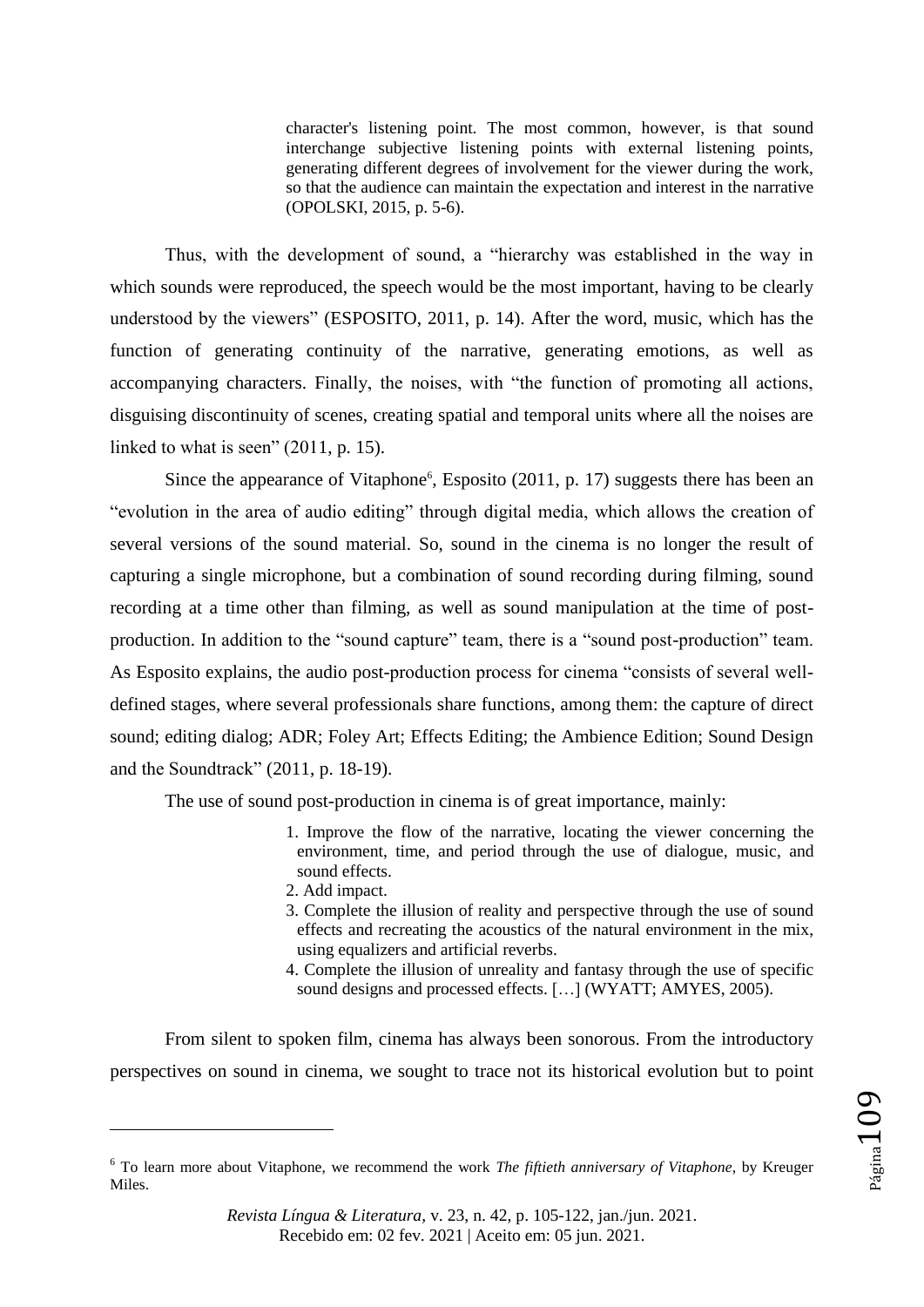out the importance of sound since the beginning of cinema, as well as the development of its use in line with the evolution of sound technologies that made it possible.

## **3 THE SOUND ELEMENT IN CINEMA**

Cinema presents a discursive system that manages to produce and reproduce social meanings through its language - lighting, sound, the arrangement of the scenery, camera position, costumes, editing, etc., elements that communicate a message to the viewer. Thus, very little seems to be up to the viewer to interpret the film or assign meaning to it, since the cinematographic arrangement was thought to communicate specific messages.

> At the level of the signifier, cinema has developed a rich set of codes and conventions. When the camera makes a *close-up*, this indicates strong emotion or crisis. At the end of the love scenes, we can see a *slow fade* or a slow loss of focus, or a modest panoramic shot above the lovers' bodies timid imitations of the spectator looking away, but signifying the continuation and conclusion of the act. The system *shot-reverse*-*shot* is a convention to represent a dialogue. The use of music to signify emotion is also a convention, as there is no real reason for the orchestra to evolve in a crescendo during an embrace. Slow-motion sequences are often used to aestheticize - beautify and instill relevance in your themes (TURNER, 1997, p. 55).

Sound, among other elements, plays a role in narrative communication, providing a "strong emotional accompaniment to the crucial moments of a film" (TURNER, 1997, p. 63). In its diegetic use, the sound increases the reality sensation created in the viewer, especially when it reproduces noises that generally accompany visually represented actions. An example of this type of sound use can be seen in cartoons, as in the classic Tom & Jerry, in which various musical instruments (percussion, piano, strings, among others) follow the movements of the characters. In this context, a *glissando*, which according to Med (1996, p. 327), is "an ornament [...] that consists of the rapid sliding between two real notes", that can represent a succession of notes that represent someone slipping, or even, rising quickly one ladder.

Used in a non-diegetic manner, sound fulfills the main function of the setting, with the music. The soundtrack seems to efficiently achieve the role of creating the viewer's affective participation, amplifying an emotional state: the music that accompanies a hug, a sad or happy moment in the film. Chords in higher tones normally awaken an emotional memory of joy; also, it is believed that chords in lower tones can convey to the spectator a sensation that refers to dramatic moments, feelings of anguish, sadness, and unhappiness. In this sense, Turner suggests that cinematographic music can have physical effects: "it makes the spine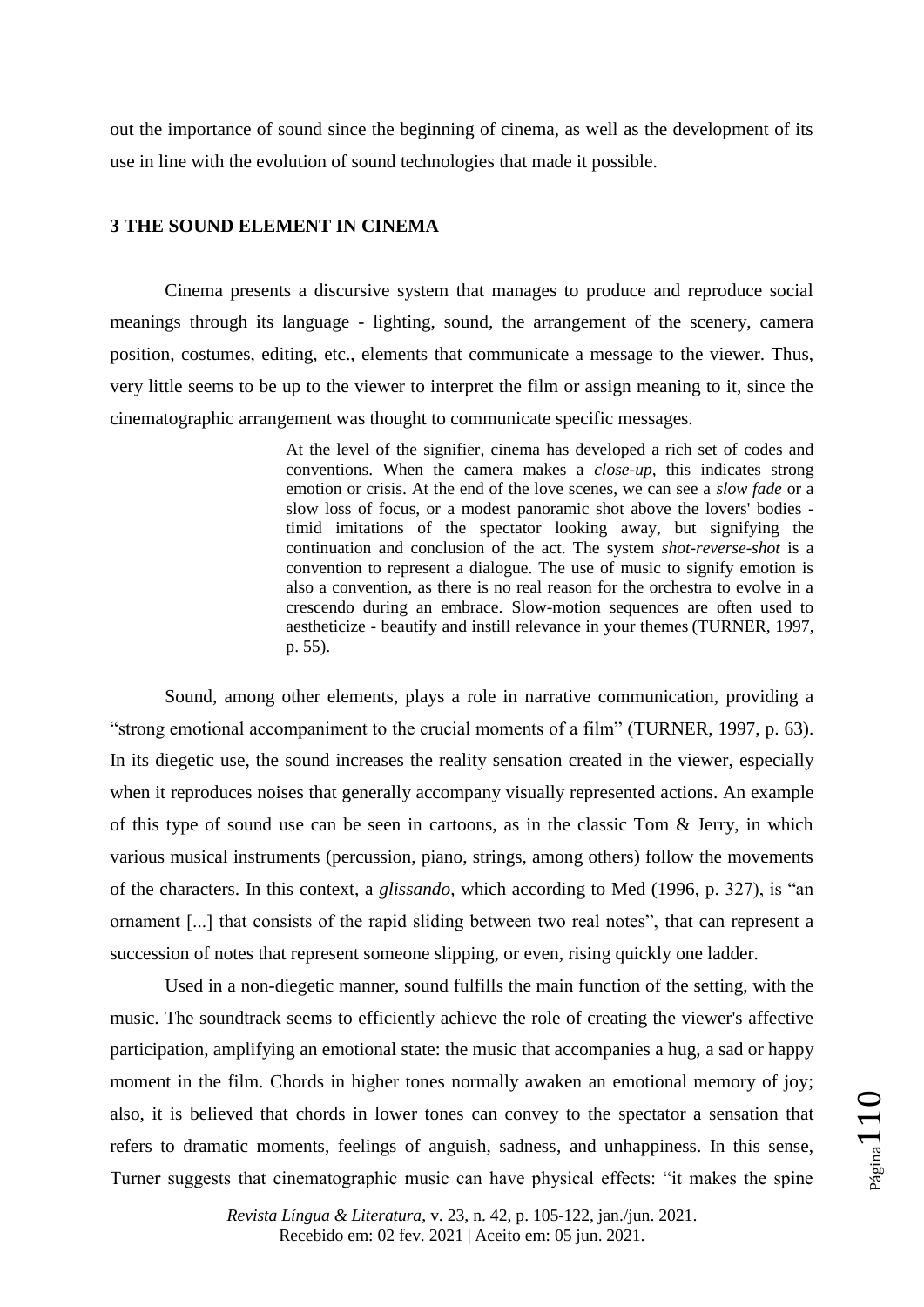shiver or stimulates the person to follow with the feet. It has already been said that music in the cinema "feels for us", telling us when a strong moment occurs and indicating what we should feel through the emotional state of the music" (1997, p. 65).

In its diegetic and non-diegetic use, there are various sonic components used in cinema to increase creative possibilities - the voice, the silence, the music, and the noises. The sound "participates in the articulation and organization of the cinematographic narrative, composing an element of its montage. And in this way, the film perception is "audio-visual" and allows numerous combinations between sounds and visual images" (CARVALHO, 2007, p. 2).

From current *sound studies*, with emphasis on *film sound studies*, we intend to present the mentioned elements, raising practical examples that facilitate the reader's understanding. Still, to facilitate the practical understanding of the possible analysis of the sound, we intend to relate the elements of voice, noise, and musicality with the analysis carried out by Márcia Carvalho (2007), based on the semiotic categories of C. S. Pierce. According to the author, the images (visual or sound) are divided into three categories, being:

- a. representative: predominances of voice, such as dialogue and narration. It is a hybrid element composed of verbal and oral language [...] agreed upon by language, accent, and intonation" (2007, p. 4);
- b. non-representative: it is the sound predominated by music, as long as it "awakens attention to the possibilities of meaning and qualities inherent to its elements, which are: the melody, the harmony, the rhythm, the timbre, etc." (2007, p. 4); and,
- c. figurative: predominated by the sound effect (noises). It is the sound "that predominates in the registration of the image/action due to its need to constitute a sign and that refers to a "concrete" object. These are "environmental sounds, steps, [...] or effects produced electronically or digitally" (2007, p. 4).

Finally, before analyzing the sound elements, it is important to note that the construction of the landscape sound, contrary to what one might think, is not fully recorded at the same time that the images are filmed (OPOLSKI, 2009, p. 17). Most of it "is added in the last stage of the post-production of the film, after the editing of the images has already been completed", aiming at creating synchrony with the film's history. What differentiates sound post-production, in this sense, is both the budget allocated to the film and the characteristics of the film.

## **3.1 The voice: characters and narrator**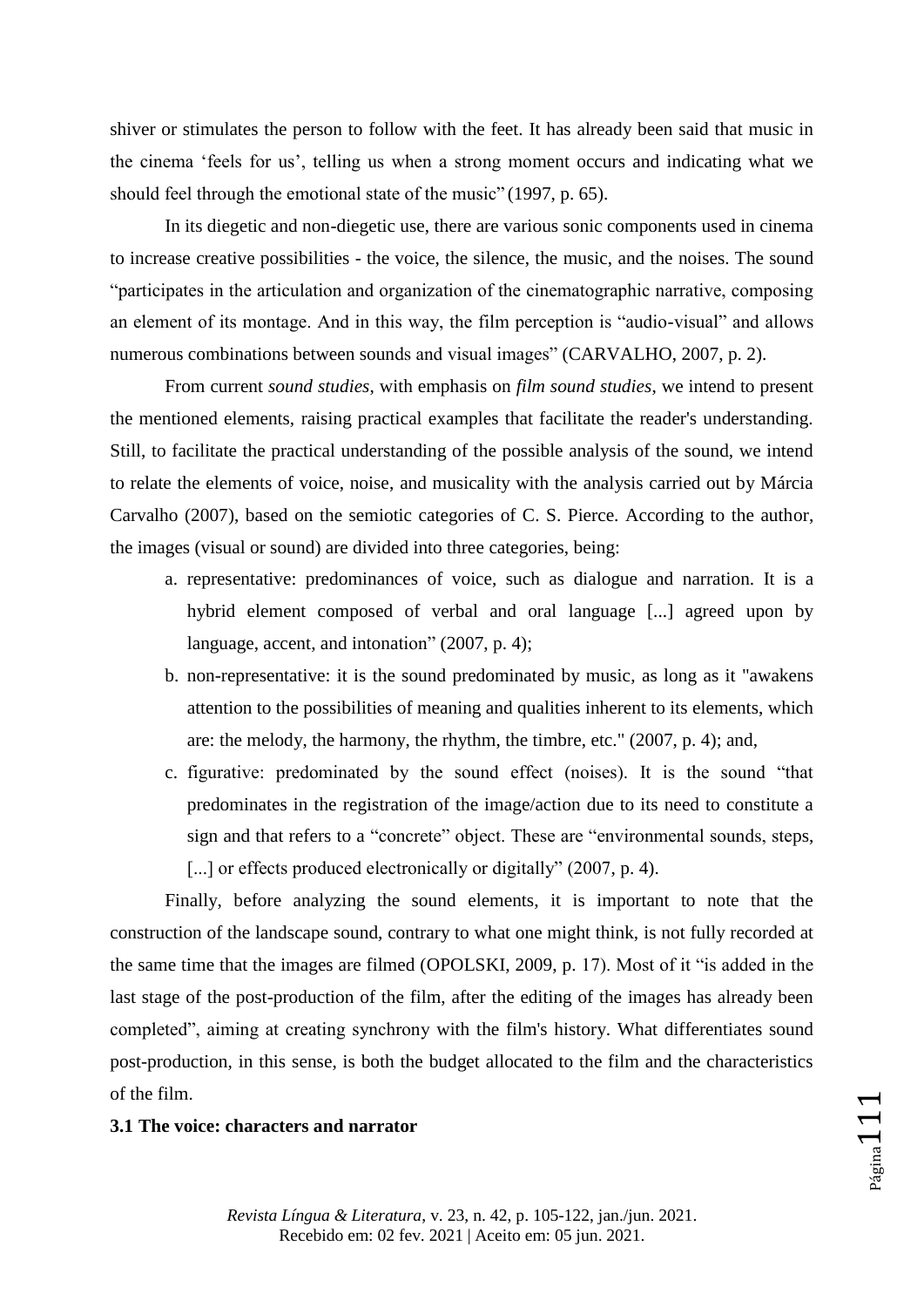The voice appears in the dialogues of the characters, as well as in the narration of the story (*voice-over*), consisting of the most important sound element of cinema. According to Chion (2011, p. 13), the voice is the mainstay of verbal expression. The author states that if a person hears voices amid other sounds, such as the blowing of the wind, their attention is captured and focused on the voice. Only then, if you "know who is talking and what they say, then you can take an interest in the rest. If these voices speak in a language that is accessible to you, you will start looking for the meaning of the words, and will only begin to interpret the other elements when your interest in the meaning is saturated" (2011, p. 13).

Therefore, Chion (2011) suggests that cinema emphasizes the voice among other sounds. Moreover, cinema is "speech-centric", prioritizing the voice as a verbal expression to the detriment of other vocal sounds, such as screams. In addition to the meaning of the words expressed by the voice, it becomes an important communicating element, "which merges the character, demonstrates its subtleties, characteristics, and intentions, solidifies the actor's work and, if used properly, brings truthfulness for interpretation" (AMARAL, 2006, p. 6); mainly as an expressive resource.

Concealing the linguistic meaning of words, the voice is an important sound element, with a dramatic, psychological, informative, and emotional function (CHION, 2011, p. 134). This is because "the sound of the human voice is so rich in details, that subtle changes, such as the choice of words with less transient attacks, help to build the character's personality" (OPOLSKI, 2009, p. 24). Furthermore, "a person's physical, biological and psychological characteristics can be transmitted by voice. There are psychological analysis techniques whose main object of study is the contour of the vocal line" (2009, p. 24). In this sense, physiological characteristics of the voice, such as timbre and accents, are relevant for the analysis of the cinema's sound landscape.

Furthermore, it seems possible to distinguish, even with eyes closed, when it comes to a male or female character. From a musical point of view, for example, human voices can be classified in terms of their texture in male (bass, baritone, tenor) and female (contralto, halfsoprano, soprano). It is a didactic organization to point out the lowest and highest notes that each singer, in theory, can achieve when performing musical notes (MED, 1996, p. 268).

That way, even when "we hear the words their meaning counts, the sound and intonation and the appearance of the characters who pronounce them can be of equal or greater significance" (STEPHENSON; DEBRIX, 1969, p. 170). For the analysis of voice orality, it is necessary to point out, as has already been outlined above, the acoustic properties.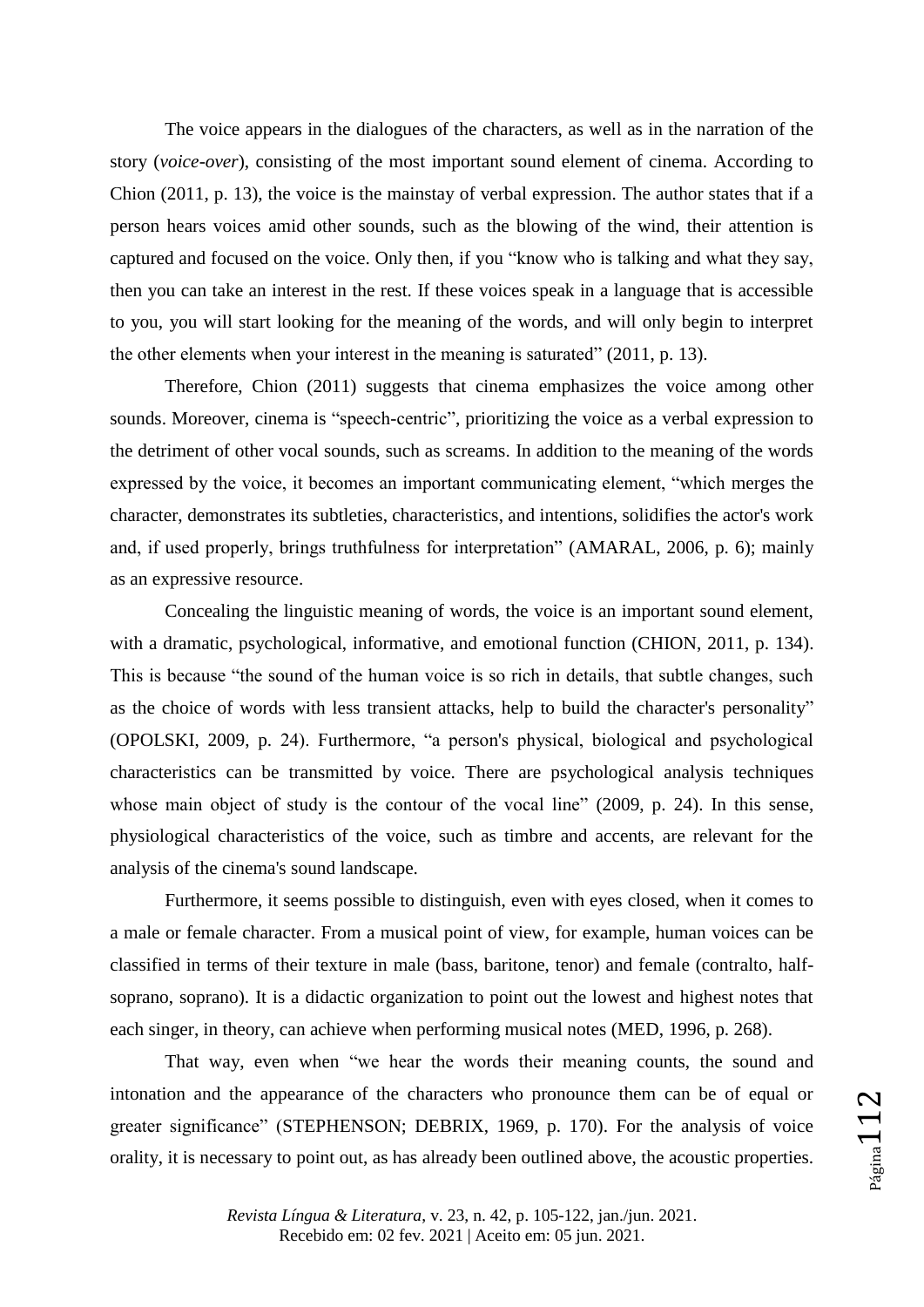This theme is very well explained by Bordwell and Thompson (1985, p. 184), who advises for the necessary perception of some sound qualities for the understanding of sound in cinema. They point to three properties: (a) noise (*loudness*); (b) *pitch*; and, (c) timbre.

The noise (*loudness*) provides a notion of the volume of the sound. In voice and dialogue, the perception of a character with a soft voice and a harsh voice allows us to understand the construction of his identity. In turn, the *pitch* refers to the frequency of sound vibrations, which can be high or low; being the most important way to distinguish between music and other sounds in cinema. Finally, timbre makes it possible to analyze a voice that is more nasal or velvety (*mellow*), distinguishing characters, for example, by the quality of the voice. The three properties "define the sonic texture of a film" (BORDWELL; THOMPSON, 1985).

In addition to the noise, *pitch,* and timbre, Amaral (2006, p. 67) mentions the importance of articulation, breathing, speed, intonation and pauses in the actor's language for the construction of the characters and their identification by the audience. The mentioned elements, therefore, provide sub textual sound data capable of conveying the characters' ideas, thoughts, and feelings. Finally, the importance of supra-segmental elements - non-verbal sounds - such as screaming, crying, moaning, sighing, among others, that express emotion, feelings, and thoughts (2006, p. 68-69).

Considering the voice as a hybrid phenomenon between written language and orality, the semiotic analyzes raised by Carvalho (2007, p. 8) seem relevant to enable an understanding of the voice as a representative element, as well as to allow an understanding of the voice as a sound manifestation (sonic material) beyond the "written" lines interpreted by the actors in the cinema. Thus, at the first level, attention should be paid to the voice's qualities - its musicality or sound plasticity -, disregarding "language". It contemplates "the sounds of the voice in which speech or whisper carry words that sing, and the language functions as music" (CARVALHO, 2007, p. 8); intonation, tonic, and rhythm. In the second level of analysis, attention should be paid to the tonic elements that characterize the characters, such as intonation, accent, and the way of speaking, which create a sound design that allows the understanding of the characterization of the characters or the narrator.

Finally, at the third level, we should observe what is called *voice off* or *voice over*. As a general rule, expressions are distinguished depending on the country in which they are used. In Brazil, *voice-off* indicates that the source of the speech is not visible at the time of listening (disembodied voice), suggests Carvalho (2007, p. 9). The analysis of tonic elements (second

*Revista Língua & Literatura*, v. 23, n. 42, p. 105-122, jan./jun. 2021. Recebido em: 02 fev. 2021 | Aceito em: 05 jun. 2021.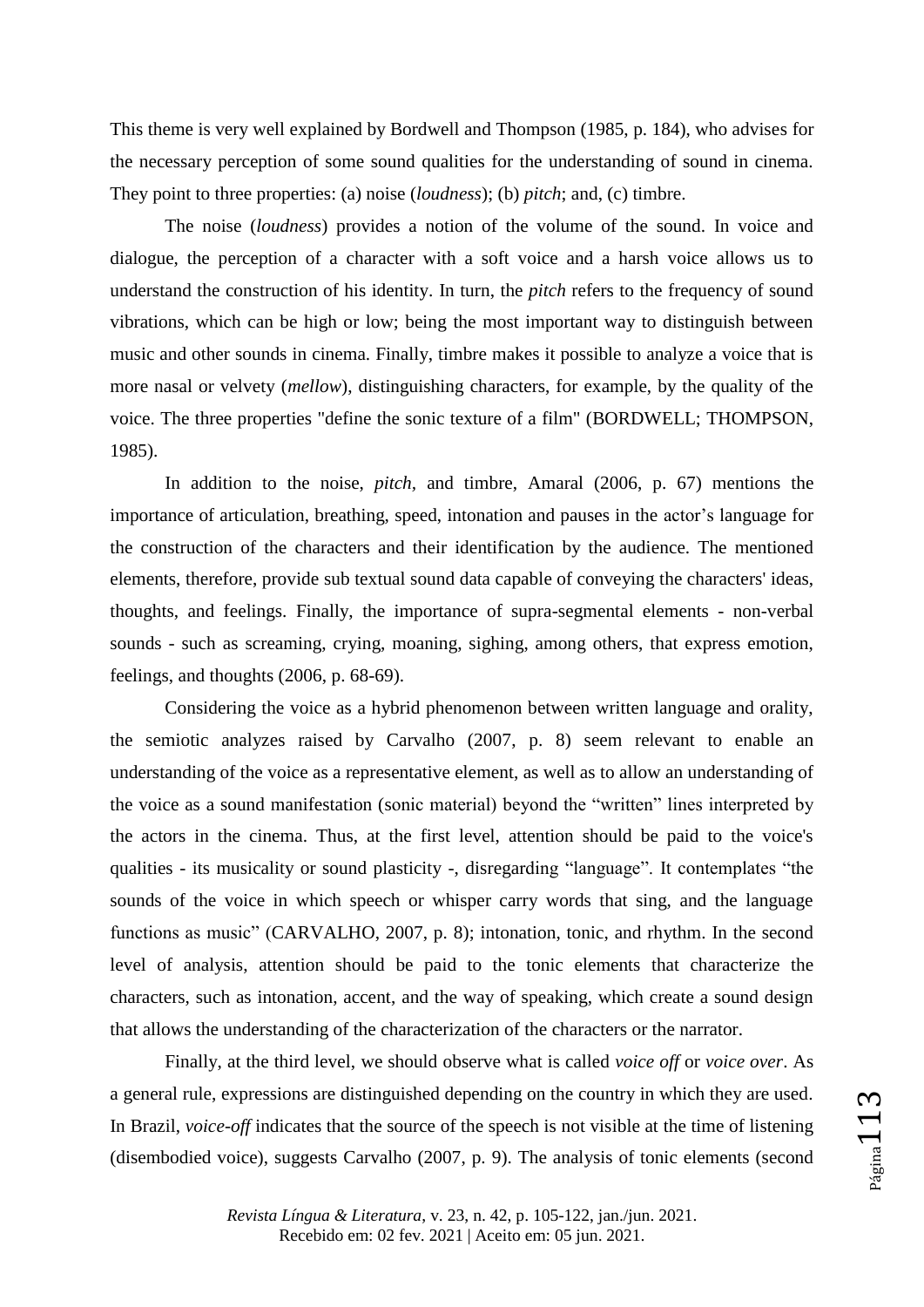level), applied in *voice off* seems to allow the spectator, for example, the possibility of a rich construction of the characterization of a certain personality. The tonic elements, such as the accent, are used in sync with visual elements that characterize a certain character - the costume and makeup, for example -, then when the visual elements are absent, the receiving spectator is still enabled to understand the individualities of a character through tonic analysis.

Reconstructing a character vocally can be an important element for research. It can be seen that, through the accent, one can perceive the existence of foreigners in the narrative, as well as the indication of the characters' regionalisms. Through vocally, it is possible to see if it is a male or female character. Through intonation, *pitch,* timbre, and supra-segmental elements, you can tell if the character is calm, nervous, or agitated. According to Opolski (2009, p. 41), in post-production of the sound, the "increase of some decibels in certain parts of speech can increase the dramatic load of a character".

#### **3.2 The music**

Music, as a non-diegetic use of sound, "constitutes one of the most powerful dramatic elements of audiovisual production, occupying a privileged position in the cinematographic soundtrack" (ALVES, 2018, p. 93). Therefore, the current studies related to music are vast. These studies cover everything from listening to music, in general, to technological development and creative processes (2011, p. 93).

In music theory, both Med (1996) and Luciano Alves (2005), say it is possible to deduce some important points about the relationship between music and sound. Therefore, the melody is represented by a successive organization of notes in which the pitch of the sounds alternates primarily. On the other hand, harmony symbolizes a horizontal conception of music whose practical aspect is verified in major, minor, diminished, augmented chords, among others. Also, rhythm is a technique to organize the arrangement of the length of each sound or silence that makes up a sequence of notes and pauses, and may be linked or not with melody and harmony. On the other hand, timbre, together with pitch, duration, and intensity, is part of what is called the musical theory of sound characteristics.

All melody, harmony, and rhythm have in their sounds the combination of pitch, duration, intensity, and timbre. However, not every melody is accompanied by harmony or chords, and not every harmonic basis of a song is fed by melodic phrases. Besides, a song can be composed entirely of patterns and rhythmic phrases without melody or harmony relating to it, in other words, the rhythm can have its autonomy. Nevertheless, it is emphasized that, in all melody, harmony, and rhythm, there will always be pitch, duration, intensity, and timbre.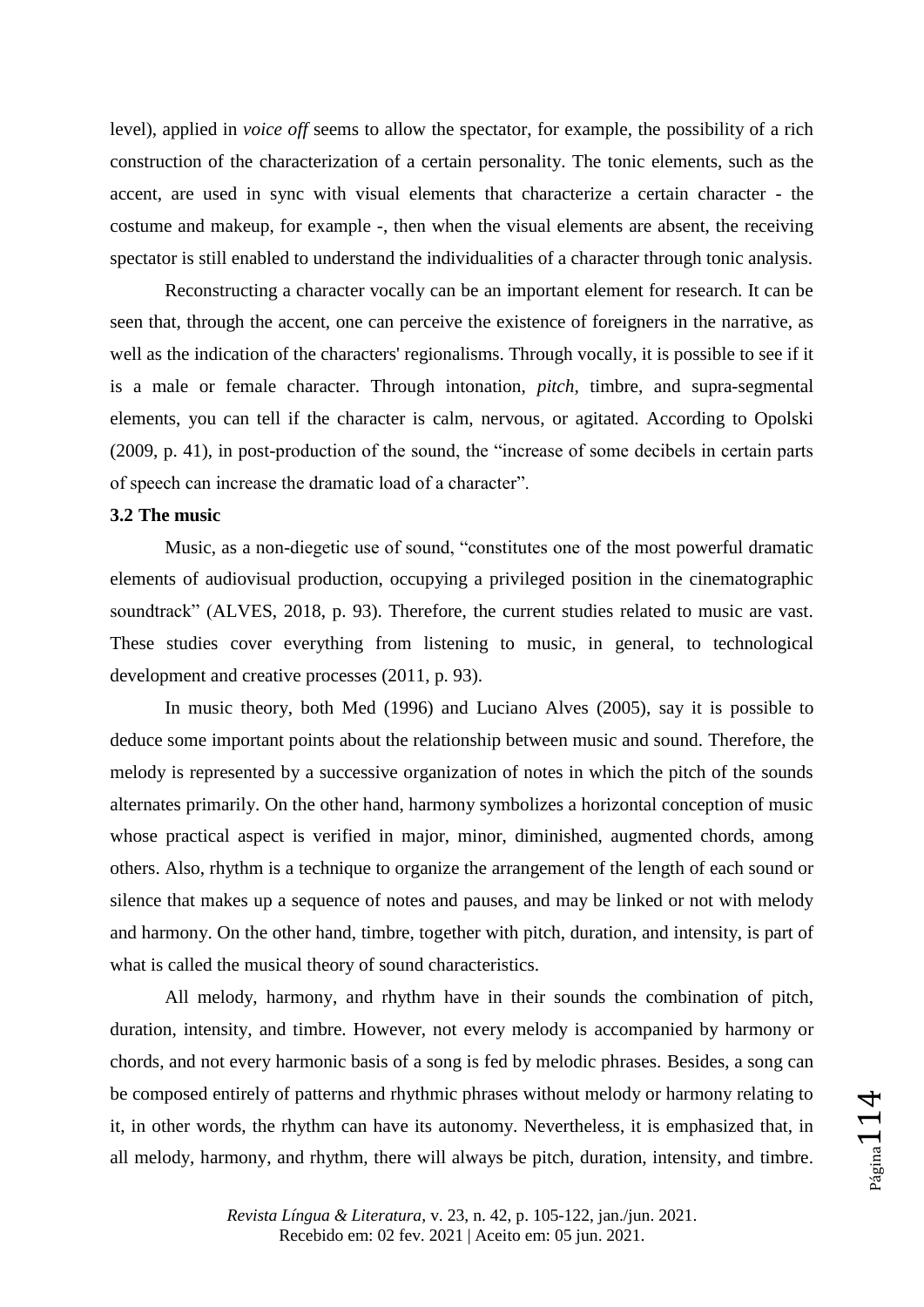All of this is relevant in what concerns the analysis of any movie soundtrack because it helps the viewer to observe and point out more clearly a specific point that they are interested in bringing to possible debates about the scenes produced (MED, 1996; ALVES, 2005). To paraphrase Schafer (2011, p. 78), these are fundamental assumptions for the construction of what he calls "sound-musical landscape".

In cinema, music fulfills two important functions in creating the spectator's emotion, as raised by Chion (2011, p. 14). In the first function, *empathetic*, "music directly expresses its participation in the emotion of the scene, giving the adapted rhythm, tone and phrasing, this evidently the function of the cultural codes of sadness, joy, emotion and movement". In the second function, *anemic*, the music "manifests an ostensive indifference towards the situation, unfolding in an equal, impassive and inexorable way, like a written text". It is possible, however, that there are songs that are neither empathetic nor no empathic, with an "abstract sense or a mere presence function, an informative sign value - in any case, without emotional resonance" (2011, p. 15).

Márcia Carvalho (2007, p. 5), in her classification of music as a non-representative element, addresses three ways of listening to music, namely "the physical", "the emotional" and "the intellectual". According to the author, on a physical level, music is heard with the body, feeling the vibration. For this level, we can analyze the music in its basic properties: pitch, intensity, timbre, and duration. On an emotional level, music enters the field of emotionality, directing the viewer's psychological state – for example: sad music or happy music; is the adjective music. Finally, at the intellectual level, music is thought of as a language, as a choice of sounds and a way of articulating them, constituting structure and form. At this level, considered

> (driving motive) in the soundtrack, and articulates the construction of sound images with the narrative. It is, in short, the repetition of a musical theme or some melodic element that is associated with some character, situation, or idea. This connection makes the spectator have instruments to accompany the plot in addition to those provided by the explicit text. This principle requires intellectual participation or a more rigid interpretant since it takes us to a more specific meaning serving the unity of the narrative, or the dramatic structure. (CARVALHO, 2017, p. 6).

About the functions of music, Viela (2016, p. 32-33) presents an important classification, based on Richard Davis:

a) physical functions: are the definitions of the place (geographic space), the time (the time when the film is set), monitoring the actions of a character, as well as the score of significant moments of the action;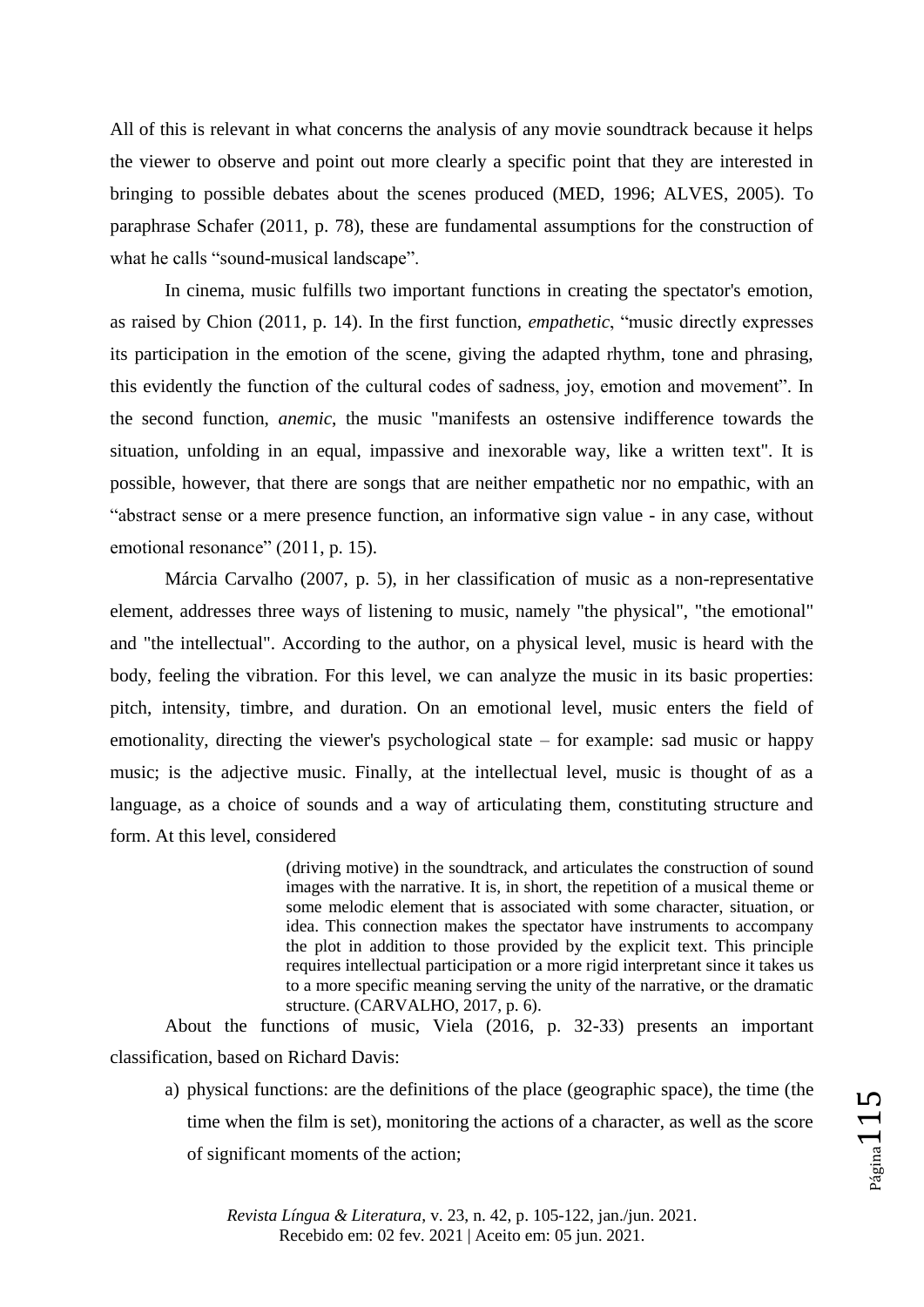- b) psychological functions: creating a psychological atmosphere, revealing a character's thoughts and feelings, anticipating and revealing unseen events, as well as deceiving the viewer, creating an expectation of an event that will not happen; and,
- c) technical functions: create continuity between scenes and create continuity within the film.

To better explain, as a physical function, musical scales, which are an ordered sequence of notes that make up a musical system, can be useful in this context. For example, when it comes to exotic scales this can be even more evident because the sounds of a scale *blues* (formed by the notes C, E flat, F, F sharp, G, and B flat) can induce in the viewer that the location of a given scene takes place in the USA.

In terms of psychological functions, when long-lasting diminutive chords are used in music, the aim is to awaken a sound sensation of great tension in the listener. According to Med (1996, p. 97), "dissonance provides a sensation of movement and tension". This is because the notes in question form a musical interval (pitch difference between bass/treble sounds) dissonant of 5th diminutive, has the potential to generate an emotional effect that something is about to happen or that something must be resolved. This is explained by the fact that a "musical sound is not just a note. Along with the main sound, secondary sounds are heard, very weak and almost imperceptible" (MED, 1996, p. 92).

Finally, in terms of the technical functions of music such as continuity of scenes, this can be seen when the silence of a scene is broken by musical sounds, whether in a melodic, harmonic, rhythmic way. Modulation, that is, a change in tone, is an example to be pointed out as an important resource in soundtracks, as this leads to other sensations and expectations throughout the plot.

#### **3.3 Noise Effects**

Noise effects, according to Esposito (2011, p. 43), are all the sounds "added to the film that are not necessarily recorded in sync with the image". Still, suggests Alves (2013, p. 83; 2018, p. 92), the concept refers to sounds that make up the soundtrack and that cannot be undoubtedly musical or linguistic. Also, they are considered to be those effects that have "a vocation to constitute themselves as figurative signs due to the connection established with the object" (CARVALHO, 2017, p. 6).

Emphasizing the "vocation for the constitution in figurative signs" seems important precisely because the word "noise" indicates, in the theory of communication, any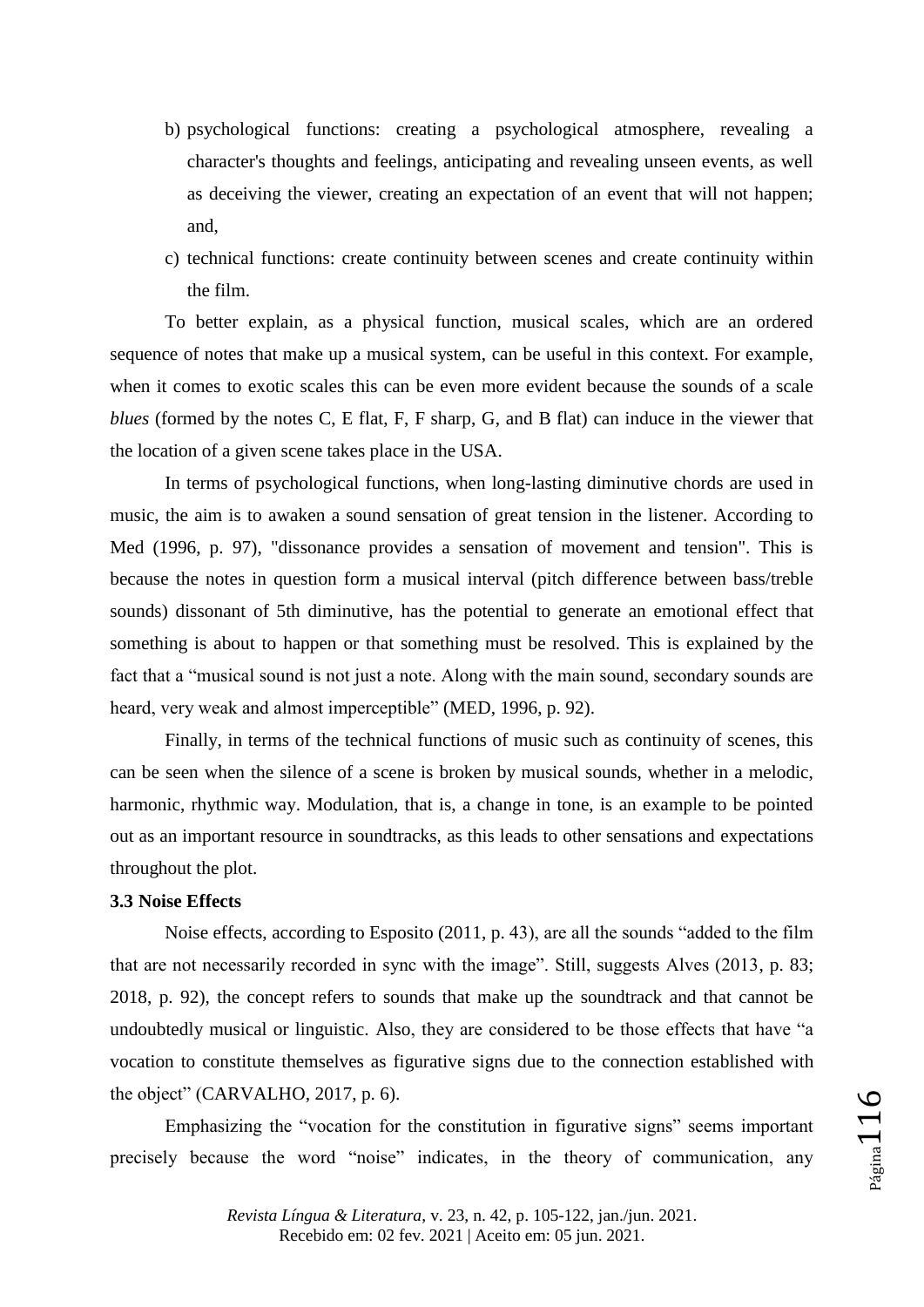disturbances that result in the loss of information, says Carvalho (2017, p. 7). They are configured in the "mixture of random and indistinct sounds, without harmony; sounds produced by irregular vibrations, in a confused way" (2017, p. 7). However, the author suggests that noises can also awaken an important sound expression. In this sense, when intentionally incorporated into the cinema as a sound effect, they start to configure the acoustic set design, becoming an important communication.

Luciano Alves (2005, p. 11), clarifies that sounds of symmetrical vibrations produce musical notes, while the noises are sounds produced by vibrations of indefinite height, irregular, such as rain or thunder. In this direction, in film production, it is believed that noise can contribute to the result and the director's intentions. According to Wisnik's (1999, p. 32) reflections on the relationship between music, sound, and noise, this situation is more evident. While, at the same time, certain sounds are accepted by some as music, for others, they can be considered unpleasant noises, noises. Thus:

> A scream can be a usual sound in a schoolyard and a scandal in the classroom or at a classical music concert. [...]. Playing an out-of-tune piano can be an interesting experience in the case of ragtime and unfeasible in the case of a Mozart sonata. A cluster (a chord formed by the cluster of notes together, which a pianist produces by hitting his wrist, hand, or entire arm on the keyboard) can cause astonishment in a traditional recital while being tedious and routine in an academic avant-garde concert. A rock concert can be a nightmare for the father and mother and yet it works for the child as a lullaby in the world of generalized noise (WISNIK, 1999, p. 32).

Usually, noise can be grouped into three categories: (a) *backgrounds* (BG-FX); (B) *hard-effects*; and, (c) *sound-effects*. Before explaining these categories, it is necessary to mention the possibility of analyzing the categories, based on the semiotic considerations raised by Carvalho.

It is vital to consider, in the first level, the "sound effect representing its object only in part, since the plasticity of its presence is more important than the referent itself. It is the approximation of the sign/effect with musical qualities. Hence, "the sound is separated from the source that produces it." (2007, p. 6) At this level, there is no correlation of reality between the sign and the effect; for example, the reproduction and representation of the sound of birds with the sound of violins. Thus, a non-diegetic creative effect is presented to the viewer, approaching mainly the so-called *sound-effect*.

In the second level, the effects are inserted in which the "visual" source that produces it can be identified, with a "perception of reality". These are, for example, the sound of an actor's footsteps, the sounds made by animals in a realistic sense, the "natural" sound of an urban landscape - for example, the sound of cars. "Here, there is a correlation with the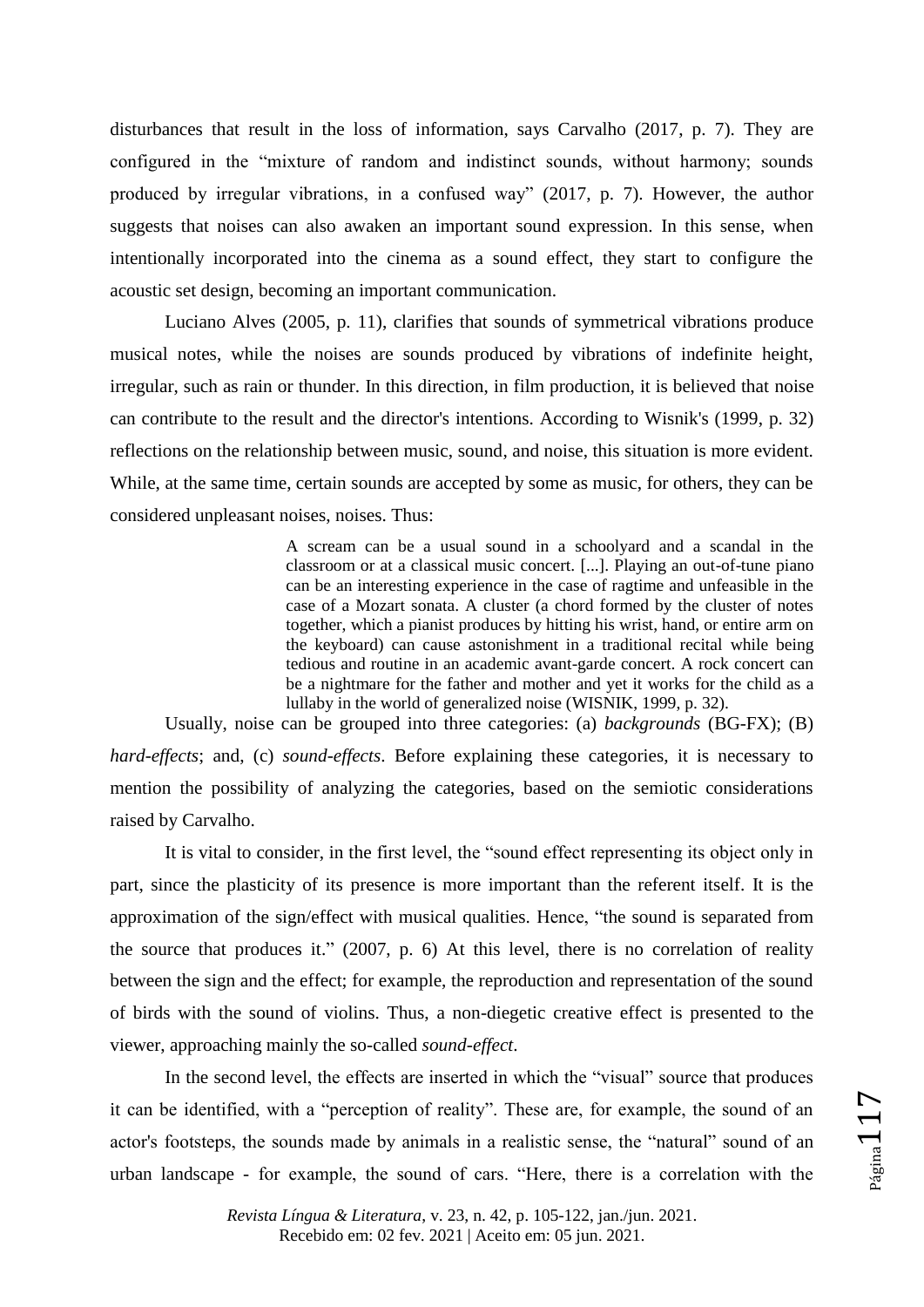technically produced visual image (such as photography), which reaches the maximum level of image reproduction as our eyes see, just as this figurative effect faithfully reproduces its object" (2007, p. 8). Therefore, as a general rule, the second level can be perceived and analyzed in the environmental and *hard-effect*.

Finally, at the third level, suggests Carvalho (2007, p. 8), there is the *leitimotiv* effect, that is, the sound effect "suggests predictability through the pre-audibility of a certain element. In this sense, the sound effect within the narrative can be used to create a convention, determining a specific meaning for a sound". In this way, employing a convention, a certain effect can be used to anticipate a feeling in the viewer - for example, for suspense -, or can identify a specific character, updating an idea previously represented in the film. This level of analysis can be seen in the three categories of cinematic effects.

Therefore, we move on to the analysis of the aforementioned sound effects.

#### **3.3.1** *Background* **Effects**

Background sound aims at the creation of the notion of space, as well as the opening of an environment, seeking the involvement of the viewer and bringing information that the image does not necessarily show. Thus, the set of background sounds helps the viewer to position a character geographically, the type of city he is in, the time of day, his mood, etc. (MANZANO, 2005, p. 53). These diegetic noises, although important for directing the viewer, are rarely heard consciously by people in general, often going unnoticed (ALVES, 2018, p. 92). In the sense: "Ambient sounds portray a place, for example, if a scene takes place in a city, surely the environment will be a mass with sounds of cars, horns, in contrast, if it is a scene in a forest, the sound of the environment will be crickets, birds, the sound of wind on tree branches, etc." (ESPOSITO, 2011, p. 44).

This sound effect also has an important function of continuity of the scene: "if the ambient sound remains constant during the cut of a scene, it is subliminally telling the audience that, although there has been a change in the point of view, the action is still happening in the same place" (ESPOSITO, 2011, p. 45). On the contrary, when there is a change in background sound, it seeks to mean that there has been a scene change. This sound can also generate an emotional state in the viewer, depending on the beat or rhythm, as occurs in suspense films.

For better ambiance, there may also be BG-FX effects (sound events) in the ambit of ambient sound, which are isolated and specific sounds that situate the viewer (OPOLSKI, 2009, p. 32). For example, the ringing of church bells indicates midnight.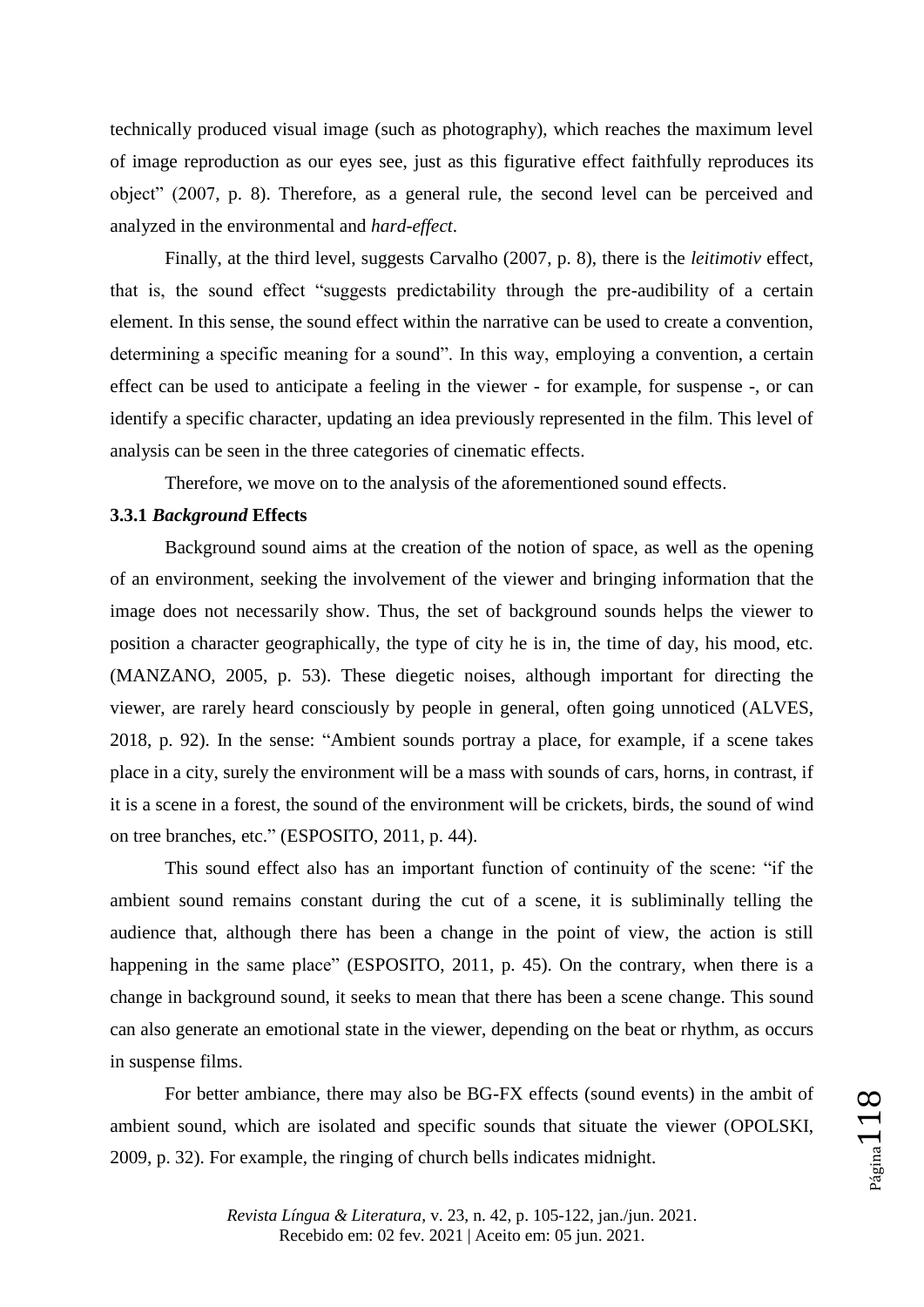#### **3.3.2** *Hard-effect*

The *hard-effects*, also called *foley<sup>7</sup>* , are produced directly by humans, such as firearms, machines, automobiles, etc., and openly contribute to the narrative, suggesting events (ESPOSITO, 2011, p. 46). These effects are, however, recreated in the cinematographic sound creation process, seeking an articulation between image and sound to define a realistic or creative depth.

Therefore, the capture of *hard-effects* requires observing all the possibilities of the sound recording of the specific object to be captured. For example, in "capturing a car, we must capture all possible sounds separately, we must capture the opening and closing of the doors; the seat belt; opening and closing the trunk; [...] changing gears; [...] and in the case of motorization; turning the car on and off; the different speeds" (ESPOSITO, 2011, p. 46-47). These possibilities of sound recording must still be performed with at least three levels of intensity, suggests Opolski (2009, p. 36), so that the sounds can be used in a wide way and match the intention of the scene.

An interesting example of *hard-effect* is the noise of the car engine together with the sound of a siren, before any vehicle image, which can stimulate the viewer's interest in discovering the car that will appear on the scene.

## **3.3.3 Sound-Effects**

 $\overline{a}$ 

*Sound-effects* have no "direct relationship with the scene nor scene object, and have the function of creating a dramatic effect in the scene ". Still, they are created by the "sounddesigner, with the combination of several sounds that are used to create something that does not exist through the processing of sound waves produced by digital synthesizers or even with a more organic approach" (ESPOSITO, 2011, p. 48). One of the great examples of the soundeffect was the voice treatment for the character Darth Vader, in Star Wars (2011, p. 52).

In this sense, the composition of *sound-effects* usually happens in two ways: (a) the manipulation of natural sounds to modify their characteristics; and, (b) the creation of sound waves by electronic or digital means. It is more related to the narrative than to the sound aspects, suggests Opolski (2009, p. 38), mainly intending to create narrative "climates", such as joy, suspense, etc.

 $^7$  Opolski (2009, p. 26) understands the Foley effect independently of the hard-effects. According to her, "the practice of reproducing the sounds of the scene in sync with the image is called foley in honor of its creator Jack Foley" (2009: 26). It also indicates that the foley session is usually divided into (a) steps; (b) clothing; and, (c) scene objects (props); which help in the construction of the soundscape. For example, the noise of clothing that complements the character's gait can help define that character's character.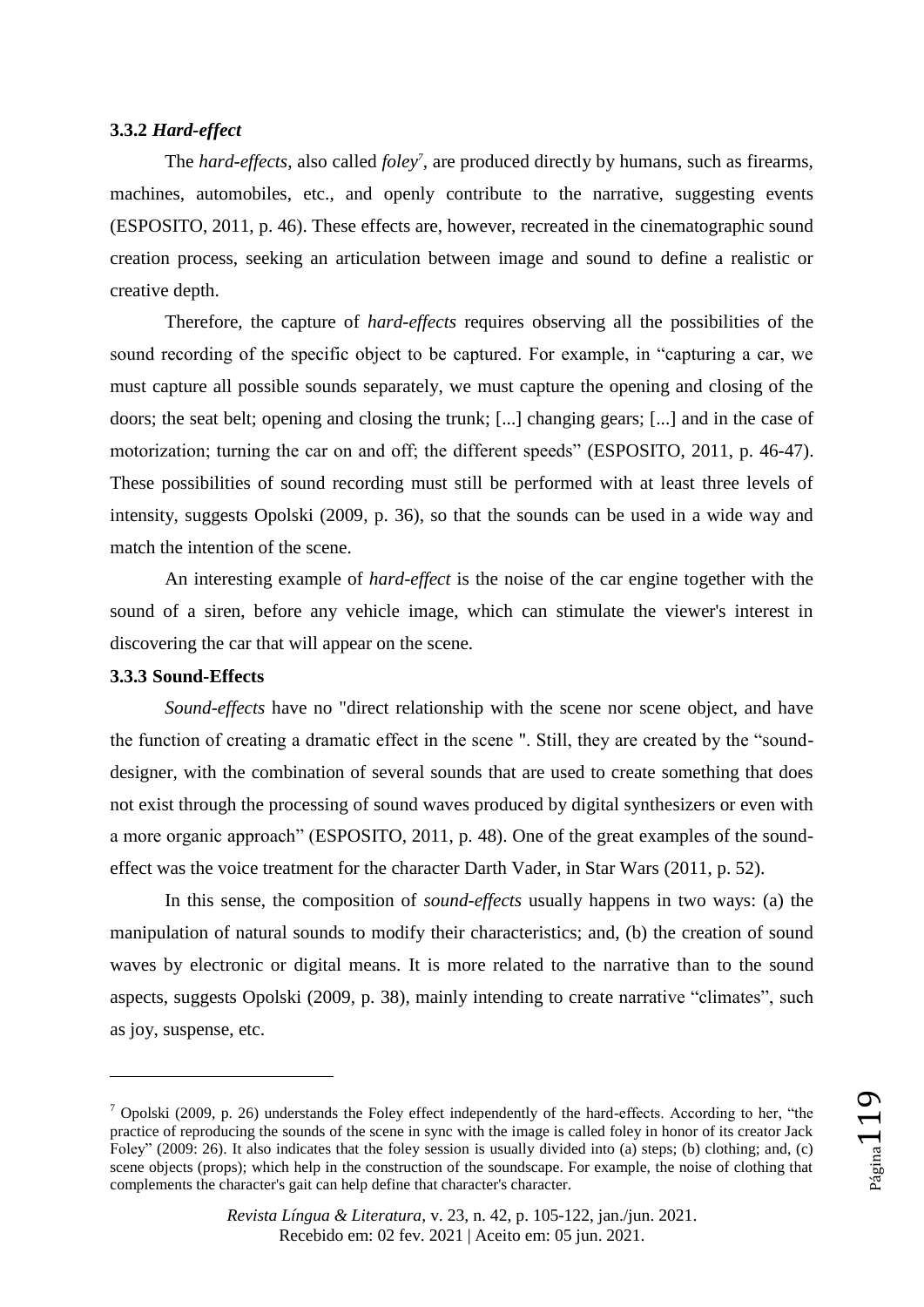#### **3.4 The silence**

Silence, despite the apparent impossibility of being considered as a sound element, presents itself as an important artifact for the use of sound in cinema. This is because sound presents itself as the opposite of silence; consequently, considering "duration" as the only characteristic of sound measurable in terms of silence, therefore, any structure involving sound and silence must be based on duration - not frequency (CAGE, 1961, p. 13).

To say that silence does not exist, however, is a false thesis. From an acoustic point of view, there can be no absolute absence of sound. Viela (2016, p. 15) explains that silence is an acoustic environment consisting of sound noises with intensities close to the threshold of audibility, that is, sounds that people have learned to ignore. Despite this, silence must be understood as a sound expression of cinema and "as an efficient way of generating senses and sensations" (2016, p. 19); even though these senses and sensations are learned from silence through speech - the need to translate silence into sound to understand it.

Corroborating this, Wisnik (1999, p. 18) maintains that "there is no sound without pause. [...] Sound is presence and absence, and is, unless it appears, permeated with silence. There are as many or more silences as there are sounds in the sound".

Considering the theories of Gorbman, Carrasco, Chion, and Viela, we can synthesize a classification of the forms of silence in cinema, which are:

- a) diegetic musical silence: suppression of music only, with a realistic approach to other sounds;
- b) non-diegetic silence: absolute silence, with a total absence of rhythmic activity;
- c) structural silence: the absence of a sound expected by the viewer;
- d) silence supplanted by music: only music is audible and other sounds are silenced; and,
- e) silence represented by sounds: noises that can only be heard in quiet environments or the amplification of these noises to unrealistic intensity.

The centrality of the voice to the detriment of silence, in research on sound, can generate a methodological accident for not considering the important role that silence plays in cinema (COSTA, 2014, p. 144). Alves (2018, p. 94) suggests, for example, that the silence that precedes the sound creates "nervous" anticipation in the viewer, which can be tension, anguish, anger, loneliness, among others. In this and other ways - such as silence at the expense of a sound that should supposedly correspond to a cinematic action - silence can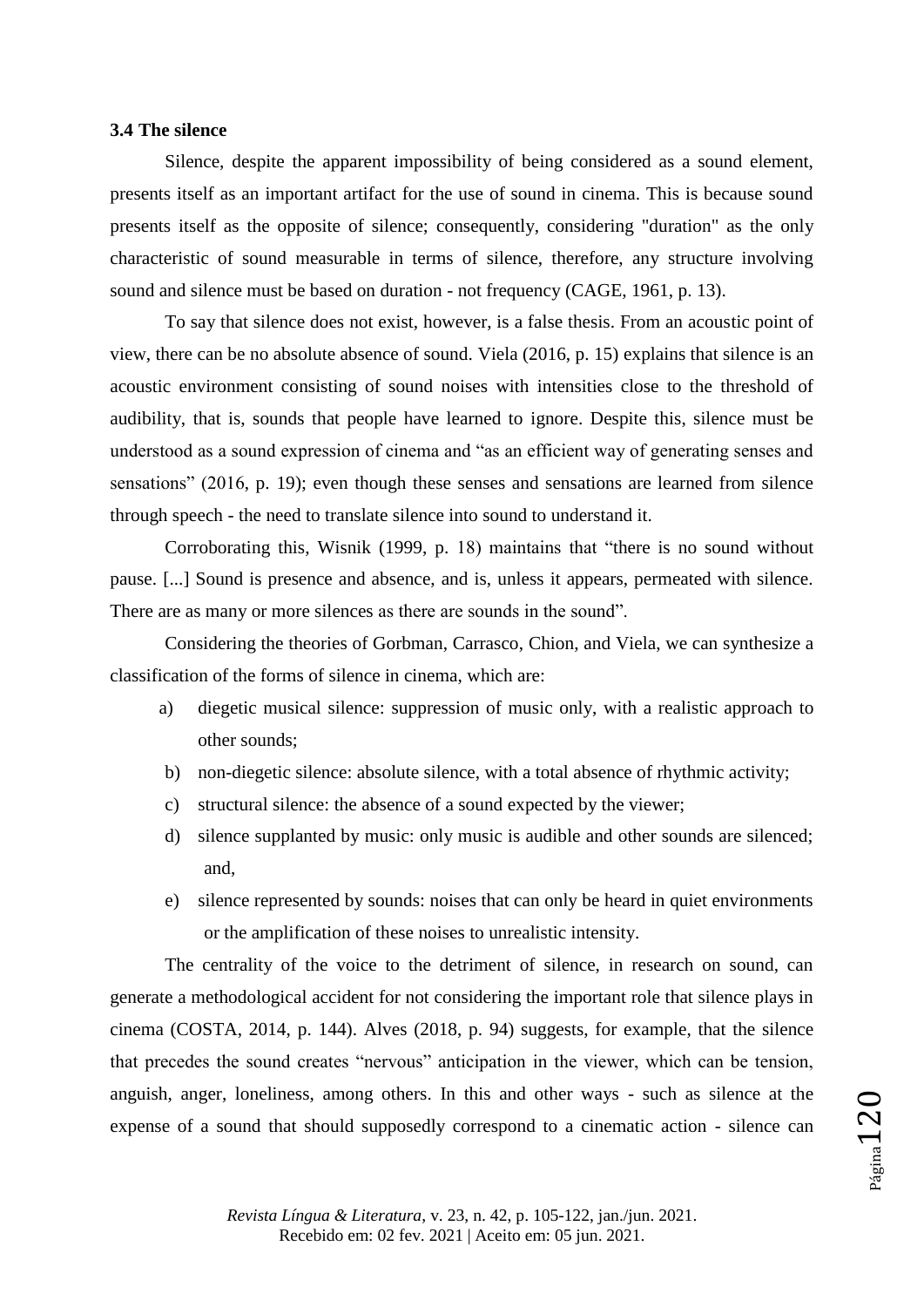represent an important tool to ensure the viewer's attention. Still, it presents itself as a syntactic value, used to signal the separation between two sound events.

## **4 CONCLUSION**

The extraction of the fundamental sound elements of cinema was problematized, as well as their functionality, through a conceptual article, carried out through a linguisticdiscursive analysis of the sound, based on the notion of representation.

Therefore, methodologically, in the second section, the introductory perspectives of sound in cinema were presented, reiterating that the sound was present even in silent cinema. Sequentially, the communicational elements of sound in cinema were approached, with an emphasis on voice, music, effect noises, and silence. Finally, we presented some models of frames that can be used to facilitate the analysis of sound in cinema.

#### **REFERENCES**

AGEL, Henri. *Estética do cinema*. São Paulo: Cultrix, 1986.

ALTMAN, Rick. *Silent film sound*. New York: Columbia University Press, 2004.

ALVES, Bernardo Marquez. *Os estudos do som no cinema*: evolução quantitativa, tendências temáticas e o perfil da pesquisa brasileira contemporânea sobre o som cinematográfico (Dissertação de Mestrado). São Paulo: USP, 2013.

ALVES, Bernardo Marquez. Trilha sonora: o cinema e seus sons. *Revista Novos Olhares***.** v.1. n.2. 2017.

ALVES, Luciano. *Teoria musical:* lições essenciais: sessenta e três lições com questionários, exercícios e pequenos solfejos. São Paulo: Irmãos Vitale, 2005.

AMARAL, Vitória Rocha do Prado. *A voz na mise em scène*: o filme cidade de Deus sob a escuta fonoaudiológica. Dissertação (Mestrado em Fonoaudiologia). São Paulo: PUC, 2006. BORDWELL, David & Thompson, Kristin. *Fundamental Aesthetics of Sound in the Cinema* 

*– Theory and Practice*. New York, Columbia University Press, 1985.

CAGE, John. *Silence*. Middletown: Wesleyan University Press, 1961.

CARRIÈRE, Jean-Claude. *A linguagem secreta do cinema*. Rio de Janeiro: Nova Fronteira, 1995.

CARVALHO, Marcia. A trilha sonora do cinema: proposta para um "ouvir" analítico. *Revista Caligrama*. v.3. n.1. p. 1-15. 2007.

CHION, Michel. *Voice in cinema*. New York: Columbia University Press, 1998.

CHION, Michel. A audiovisão: som e imagem no cinema. Lisboa: Edições Texto & Grafia Ltda., 2011.

CLAIR, Rene. The art of sound. In: WEIS, Elisabeth; BELTON, John (Org.). *Film sound*: theory and practice. New York: Columbia University Press, 1985.

COPLAND, Aaron. *Como ouvir e entender música.* São Paulo: É Realizações, 2013.

COSTA, Fernando Morais. Silêncios e vozes no cinema: tabu e stereo. *Revista Significação*. n. 41. v. 41. p. 140-155. 2014.